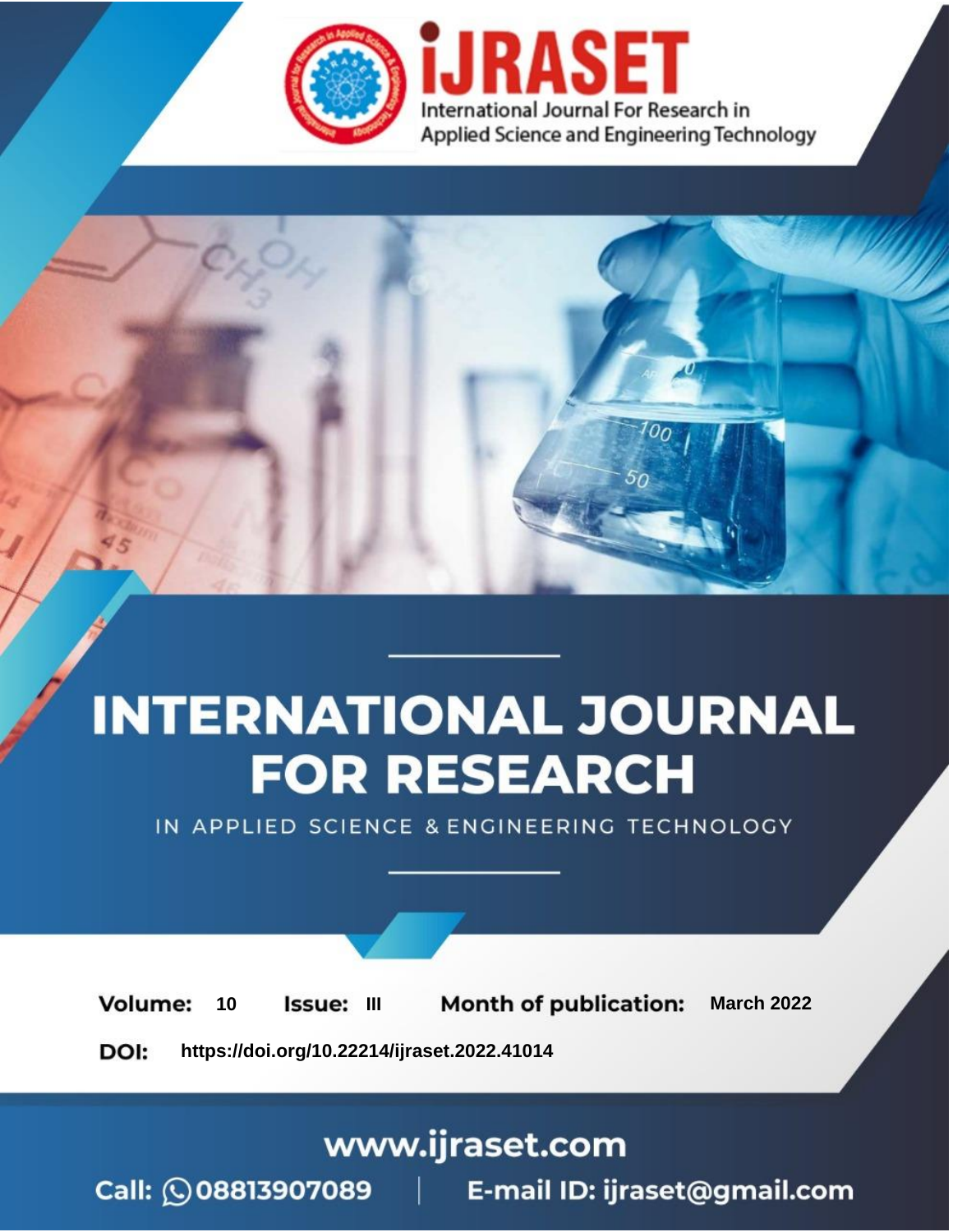

### **A Movie Recommender System Using Hybrid Approach: A Review**

Sara Mohile<sup>1</sup>, Hemant Ramteke<sup>2</sup>, Pragati Shelgaonkar<sup>3</sup>, Hritika Phule<sup>4</sup>, M. M. Phadtare<sup>5</sup>

*1, 2, 3, 4Department of Computer Engineering, All India Shri Shivaji Memorial Society's College of Engineering, Pune*

*Abstract: The topic of this paper is movie suggestions. Because of its ability to provide improved entertainment, a movie recommendation is vital in our social lives. Users can be recommended a set of movies depending on their interests or admiration for the films by such a system.* 

*A recommendation system is used to make suggestions for things to buy or see. They employ a big collection of information to steer consumers to the things that will best match their needs. A recommender system, also known as a recommendation system, is a type of material filtering system that attempts to forecast a user's "rating" or "preference" for an item. They're mostly employed for commercial purposes.* 

*MOVREC also assists users in efficiently and effectively locating movies of their choice based on the movie experiences of other users, without wasting time in pointless searching.*

*Keywords: Filtering, Recommendation System, Recommender.*

#### **I. INTRODUCTION**

#### *A. Overview*

The goal of scientific discourse is to disseminate new ideas. Every year, there are a growing number of journal articles and conference papers produced, making it increasingly difficult to locate relevant research. In light of the digitization of research publications, there has been an increase in the use of computers to aid in the search for relevant movies. They are known as "research film recommendation systems."

Recommender systems can be thought of as a black box that takes in a user's profile and matches it against a candidate set of items in order to recommend previously unseen stuff to a user. These are the suggestions that have been determined to be the most useful for that particular user.

Content-based, collaborative filtering, and hybrid recommendation are the three main types of movie recommendation systems now available. But in other cases, the person's preferences can't be effectively captured by a bag of words in the user profile. Based on user ratings, the system suggests movies that are generally free of explicit content, which is what we call "collaborative filtering." There is a problem known as "cold-starting" when there aren't many users or the number of users in the system isn't high enough. Although content-based and collaborative filtering recommendation systems can yield relevant results, their limitations must be taken into consideration.

This study presents a three-stage user profile for a new movie recommendation system. To accomplish this, we came up with a brand-new technique we dubbed BAP [Behaviour and Popularity]. Based on the user's reading behaviour and popularity of a movie, the approach gives each historical film a corresponding weight instead of 0, 1, or some predetermined value. Furthermore, when dealing with short-term profiles, we suggest a time function that adjusts the user's preferences for all historical movies rather than just part of them. A more objective and complete short-term profile of the user can be created in this way. In total, the system consists of four primary components: movie collecting and processing, user profiling, tailored movie suggestion, and location-aware personalised movie recommendation.

In this paper, we address some of the current system's issues. For starters, many movie recommendation systems have user profiles that are only one-sided and cannot accurately reflect the preferences of consumers. The degree to which people favour historical films has yet to be quantified, which is a second issue.

In actuality, moviegoers' tastes diverge greatly. Treating all of these past records in the same way while trying to figure out a user's preferences is therefore absurd. Third, most studies abandon or use only a few recent browsing records when constructing a shortterm profile. As a result, the user may receive recommendations that are too similar to what they just read, leading to a plethora of unexpected outcomes and a faulty interpretation of their preferences.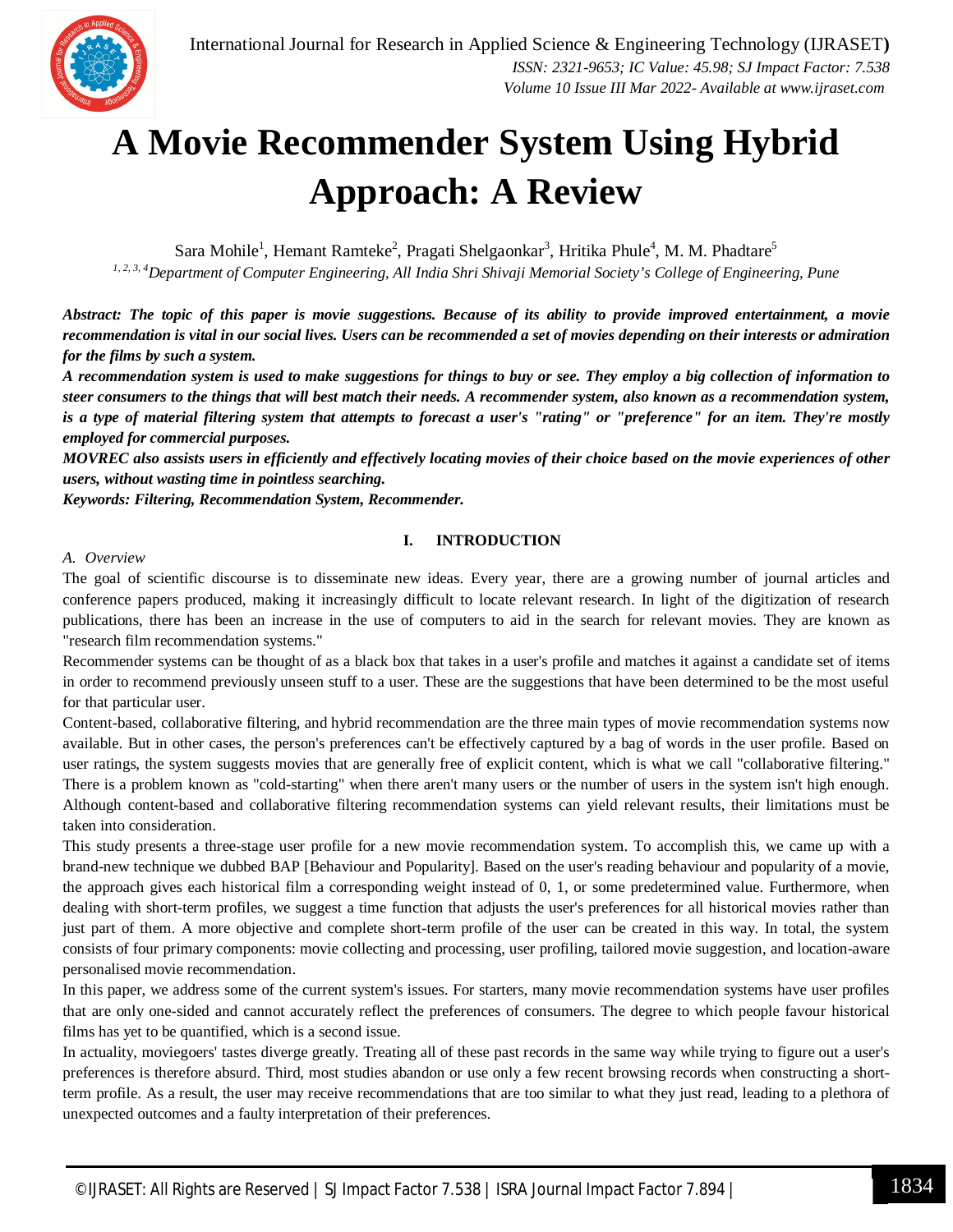

International Journal for Research in Applied Science & Engineering Technology (IJRASET**)**

 *ISSN: 2321-9653; IC Value: 45.98; SJ Impact Factor: 7.538 Volume 10 Issue III Mar 2022- Available at www.ijraset.com*

#### **II. RELATED WORK**

#### *A. Collaborative Filtering Method*

Rough set-based collaborative filtering is presented in the study [2] in order to forecast a user's missing movie category rating values and to improve the ranking of novel movie items. Provide a customised movie suggestion to customers using an end-to-end system prototype that compares user profile database data with a database of movie articles, then reranks those articles according to novelty and CPCC similarity. There are many advantages: The uniqueness of movie things can be automatically detected. Efficient method for automatically discovering an active user's missing rating. Dynamic community detection does not work with this tool.

An online movie publisher's web server access logs are analysed in the paper [4] in order to discover trends in online readership. A model that may be used to forecast which articles will be read most often by a specific user is first developed, and then the most important elements of the articles are examined and the learnt model is interpreted. There are many advantages: Prediction accuracy can be greatly affected by the choice of time window. The following are the disadvantages: The addition of the Users feature, which is the most computationally demanding.

[6] presents PENETRATE, an ensemble hierarchical clustering-based Personalized Movie Recommendation Framework that provides attractive recommendation results. Unlike content-based techniques and collaborative filtering, we present a framework that considers both the individual user's activity and the group's behaviour simultaneously. In terms of the benefits, they include increased accuracy and efficiency. Disadvantages include: a considerable time investment.

According to this paper [5] it is possible to model users' reading preferences using long-term and short-term user profiles in a seamless manner. The long-term profile should be used to identify movie genres and subgenres, and the short-term profile should be used to target specific articles on movies to individual users. As an advantage, a short-term model can capture user preferences for fine-grained movie topics that have recently or currently been expressed. To increase the user's interest in reading by introducing a wider range of topics and styles..

#### *B. Content Based Recommendation*

According to the research [8], there are several scalable methods for making movie recommendations, including multi-dimensional similarity calculations, quick clustering using Kmeans clustering, and Top-N recommendations. Traditional collaborative filtering suffers from data sparsity, but the multi-dimensional similarity calculation method solves this problem by calculating how similar two users are based on the movie's rich material and their own behaviour and time. The suggested scalable recommendation approach has the following advantages: It effectively solves the scalability problem. When there is less data, the quality of movie recommendations is improved.

Only content-based recommendation is presented in this work, not collaborative filtering.

Web content recommendation is the goal of the paper [9]. Users' long-term interest and preference models are built using their navigational history and connected with the recommender system. Web material is supplied to users based on whether or not the content matches their mental models. Benefits include: a self-navigating navigation model that frees users from tiresome and repetitive web surfing, automatically classifying web pages, and increasing productivity.

There are two ways in [10] paper that take into consideration the meaning of words. In the procedures, concepts and semantic similarities are used to determine the similarities between film items. Second method, Semantic Similarity (SSV), first method, Synset Frequency - Inverse Document Frequency (SF-IDF) (SS). Ceryx, an addon to Hermes Movie Portal's movie personalisation service, implements the proposed ways to movie item recommendation. There are many advantages: It outperforms TF-IDF on a statistical level.

#### *C. Hybrid Method*

Personal movie recommendations with explicit semantic analysis (LP-ESA), a hybrid method proposed in [1,] takes into account both the user's personal preferences and their own interests while making movie recommendations An additional unique movie recommendation approach, known as LP-DSA (deep semantic analysis), is proposed to address the issues of LP-large ESA's dimensions, sparseness, and redundancy by using deep semantic analysis. Based on a deep neural network's recommendations, LP-DSA extracts feature representations for places, movie-goers, and other entities. For example, the LP-DSA method uses deep neural networks in order to solve the LP-enormous ESA's dimensionality, sparseness, and redundancy issues. Improve the effectiveness and efficiency of movie recommendation. The computation time is reduced. The following are the disadvantages: Improve the LPperformance DSA's by mastering an improved abstract feature space.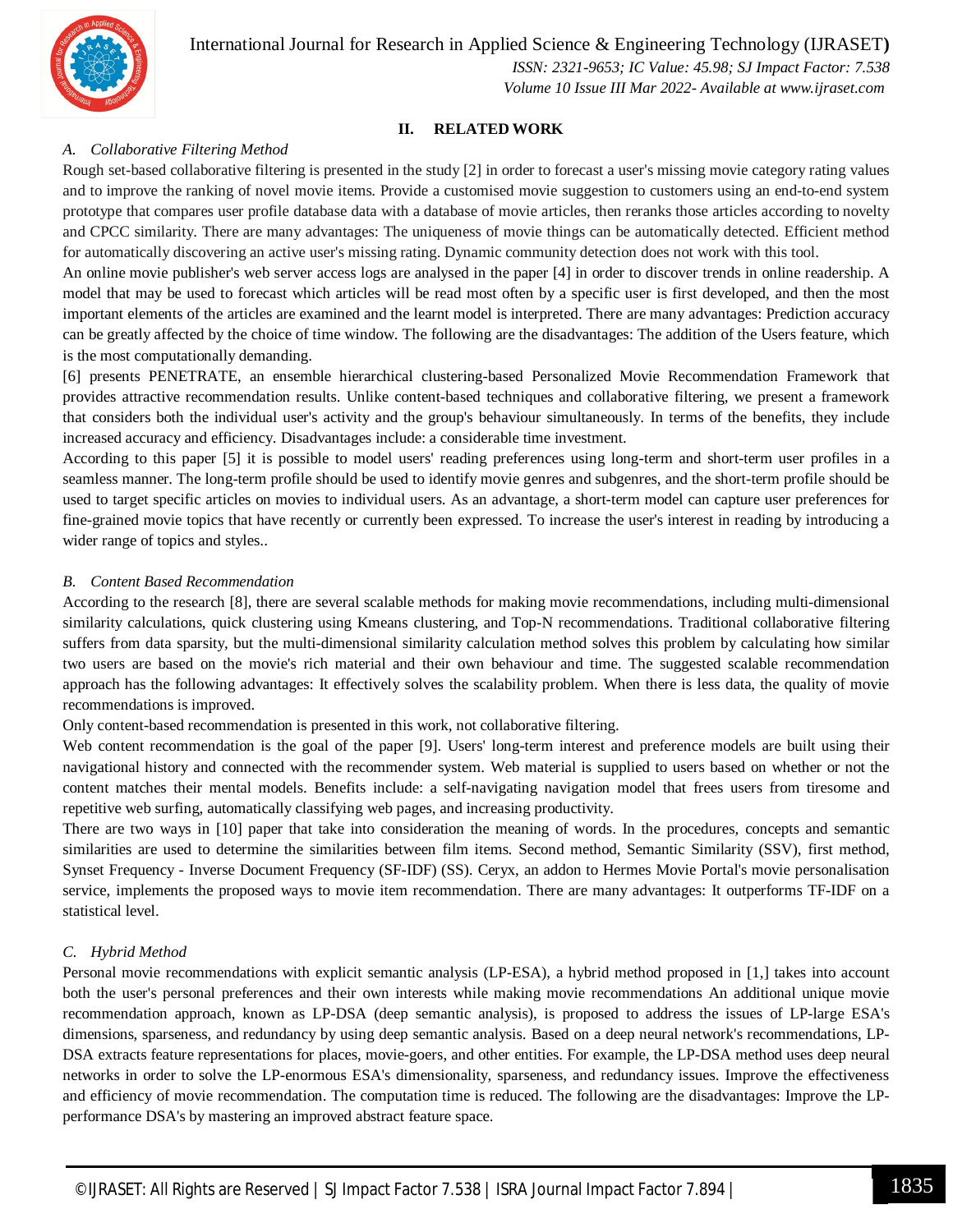

#### International Journal for Research in Applied Science & Engineering Technology (IJRASET**)**  *ISSN: 2321-9653; IC Value: 45.98; SJ Impact Factor: 7.538*

 *Volume 10 Issue III Mar 2022- Available at www.ijraset.com*

Proposes personalised movie recommendation in [3] article, an algorithmic mix of content-based and collaborative filtering algorithms that use multi-dimensional domain-specific information included in movies to produce recommendations (i.e., CB and CF, for short).

Using both domain-specific and general movie features, this is the first recommendation system of its kind, as far as we know. In order to increase the accuracy of movie recommendations, this paper proposes a novel CB algorithm that makes advantage of the trends feature (a domain-specific feature from movies), which indicates that various movie categories have different lifecycles and play diverse roles in accumulating user profiles.

There are many advantages: The advantages of using movie domain-specific features to improve movie recommendation systems. Both individual approaches and benchmarked hybrid strategies outperform the deviation-based hybrid strategy in terms of accuracy and stability. FereBSP and FereRBML are better than their comparable benchmarks in terms of performance. The following are the disadvantages: Those publishers who can keep track of their readers for a lengthy period of time are the only ones who can benefit from the recommended strategy. Based on both user content and the collaborative filtering Wesomender architecture, a hybrid recommendation engine.

Collaborative filtering and content-based filtering are the two fundamental components of Wesomender [7]. Each component examines and makes independent suggestions for a movie that the user hasn't viewed or rated yet. There are many advantages to using context-sensitive recommendations in journalism. Context-aware adaptive recommendation engines can help journalists with their everyday tasks by finding relevant information in real time. By rejecting very old movies or those that took place too far away, heuristics can be used to lessen the effort on the other component.

#### *D. Multidimensional Approach*

Additionally, it allows numerous Dimensions, profiling information for users, and a hierarchical aggregation of recommender systems. It is possible to estimate an approximation integral using this approach, which makes use of a machine learning regression model trained to mimic the target integrand. In order to ensure that the final integral result has a statistically accurate estimate of uncertainty due to the prediction error introduced by machine learning, any bias in the estimate is corrected using a bias correction term.

#### *E. TF-IDF Vectorization*

Retrieval of materials and extraction of data are the primary functions of the TF-IDF subtask. An attempt is made to highlight the significance of a term in a document that is part of a corpus of documents. When you use term frequency-inverse document frequency, the text is transformed into a vector that may be used. Terms Frequency (TF) is combined with Document Frequency (DF) (DF).

The frequency of a term in a document is measured using the term frequency. How frequently a word is used can indicate how essential it is inside an article or other piece of writing. Each document is represented in the data as a matrix with rows and columns that represent the number of distinct phrases in each document.

#### *F. Linear Kernel Method*

In machine learning, the class of algorithms known as the kernel technique is used to analyse patterns. In order to learn and identify the most common forms of relationships, this strategy is utilised (such as correlation, classification, ranking, clusters, principal components, etc.) A Linear Kernel is utilised if the data can be separated using a single Line, or if the data is linearly separable. In terms of kernels, this is one of the most commonly utilised. Use it when the Data Set contains a large number of features. Text Classification is one of the situations where there are many features, as each alphabet is a new one. In text classification, Linear Kernel is the algorithm of choice.

#### *G. K-folds Cross Validation*

Resampling procedures like cross-validation are used to evaluate machine learning models on insufficient data sets. To partition a data sample into groups, a single parameter called k is used in this technique. K-fold cross-validation refers to this method. Crossvalidation can be performed 10 times when a specific value of k is chosen, and this value can be used in place of k in the model reference. In comparison to other strategies, such as a basic train/test split, this one is popular since it's easy to understand and produces a less biassed or optimistic approximation of the model's skill.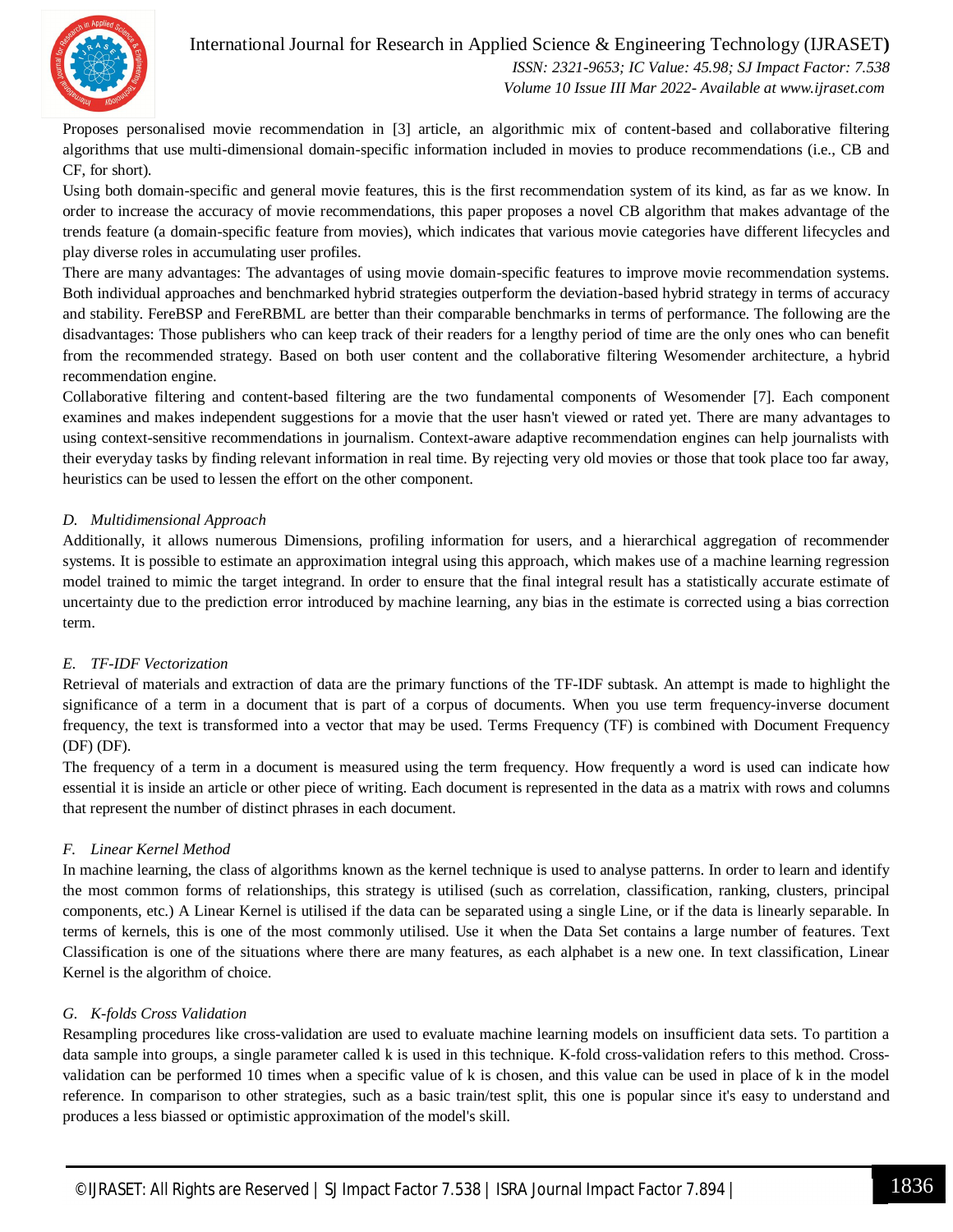

#### International Journal for Research in Applied Science & Engineering Technology (IJRASET**)**  *ISSN: 2321-9653; IC Value: 45.98; SJ Impact Factor: 7.538 Volume 10 Issue III Mar 2022- Available at www.ijraset.com*

#### *H. Singular Value Decomposition*

An algorithm known as the singular value decomposition (SVD) can be used to reduce large datasets. Using this method to create answers for a smaller number of parameters is too useful. Although there are only a few more values, the original data contains a vast amount of variability. Matrixes can be reduced to three smaller matrices using the SVM (Single Value Decomposition). It's got some neat algebraic features, and it reveals a lot about linear transformations in terms of geometry and theory. Data science also has a number of uses for it. Matrix operations like the matrix inverse, as well as data reduction methods in machine learning, frequently involve the SVD.

#### *I. Gap Analysis*

Content-based, collaborative filtering, and hybrid recommendation are the three main types of movie recommendation systems now available. To locate movies with similar content to what a user has just read, the recommendation system uses a content-based approach. The implementation of content-based recommendation systems is often straightforward. But in other cases, the person's preferences can't be effectively captured by a bag of words in the user profile. Based on user ratings, the system suggests movies that are generally free of explicit content, which is what we call "collaborative filtering." A cold-start problem occurs when a system's user base is too small or the past behaviours of the system's users are insufficient. Although content-based and collaborative filtering recommendation systems can yield relevant results, their limitations must be taken into consideration.

#### **III. CONCLUSION**

Users can choose from an agreed-upon set of attributes and then have the system recommend movies for them to watch based on their cumulative weight of those attributes. It's difficult to evaluate our system's success because there is no right or incorrect recommendation; it's only an issue of personal preferences. We received a positive reaction from a small group of users who participated in informal reviews. We'd prefer more data so that our system can produce more useful findings. If we can combine multiple machine learning and clustering techniques, we will be able to compare their outcomes. Our ultimate goal is to create a web-based user interface with a user database and a personalised learning model for each individual user.

#### **REFERENCES**

- [1] C. Chen, X. Meng, Z. Xu, and T. Lukasiewicz, ``Location-aware personalized movie recommendation with deep semantic analysis,'' IEEE Access, vol. 5, pp. 1624\_1638, 2017.
- [2] K. G. Saranya and G. S. Sadasivam, ``Personalized movie article recommendation with novelty using collaborative filtering based rough set theory,'' Mobile Netw. Appl., vol. 22, no. 4, pp. 719\_729, 2017.
- [3] Review on Techniques of Incremental Mining of High Utility Patterns Manasi Phadatare, July 2020 INTERNATIONAL JOURNAL FOR RESEARCH IN APPLIED SCIENCE AND ENGINEERING TECHNOLOGY
- [4] Uncertain data mining using decision tree and bagging technique MM Phadatare, SS Nandgaonkar, April 2014 INTERNATIONAL JOURNAL OF COMPUTER SCIENCE AND INFORMATION TECHNOLOGY
- [5] P. Lv, X. Meng, and Y. Zhang, "FeRe: Exploiting influence of multidimensional features resided in movie domain for recommendation," Inf. Process. Manage., vol. 53, no. 5, pp. 1215\_1241, 2017.
- [6] B. Fortuna, P. Moore, and M. Grobelnik, ``Interpreting movie recommendation models,'' in Proc. 24th Int. Conf. WorldWideWeb (WWWCompanion), 2015, pp. 891\_892.
- [7] L. Li, L. Zheng, F. Yang, and T. Li, "Modeling and broadening temporal user interest in personalized movie recommendation," Expert Syst. Appl., vol. 41, no. 7, pp. 3168\_3177, 2014.
- [8] L. Zheng, L. Li, W. Hong, and T. Li, ``PENETRATE: Personalized movie recommendation using ensemble hierarchical clustering,'' Expert Syst. Appl., vol. 40, no. 6, pp. 2127\_2136, 2013.
- [9] Montes-García, J. M. Álvarez-Rodríguez, J. E. Labra-Gayo, and M. Martínez-Merino, ``Towards a journalist-based movie recommendation system: The Wesomender approach,'' Expert Syst. Appl., vol. 40, no. 17, pp. 6735\_6741, 2013.
- [10] M. Lu, Z. Qin, Y. Cao, Z. Liu, and M.Wang, ``Scalable movie recommendation using multi-dimensional similarity and Jaccard\_Kmeans clustering," J. Syst. Softw., vol. 95, pp. 242\_251, Sep. 2014.
- [11] H. Wen, L. Fang, and L. Guan, ``A hybrid approach for personalized recommendation of movie on the Web," Expert Syst. Appl., vol. 39, no. 5, pp. 5806\_5814, 2012.
- [12] M. Capelle, F. Frasincar, M. Moerland, and F. Hogenboom, ``Semantics based movie recommendation," in Proc. 2nd Int. Conf. Web Intell., Mining Semantics, 2012, pp. 27\_36.